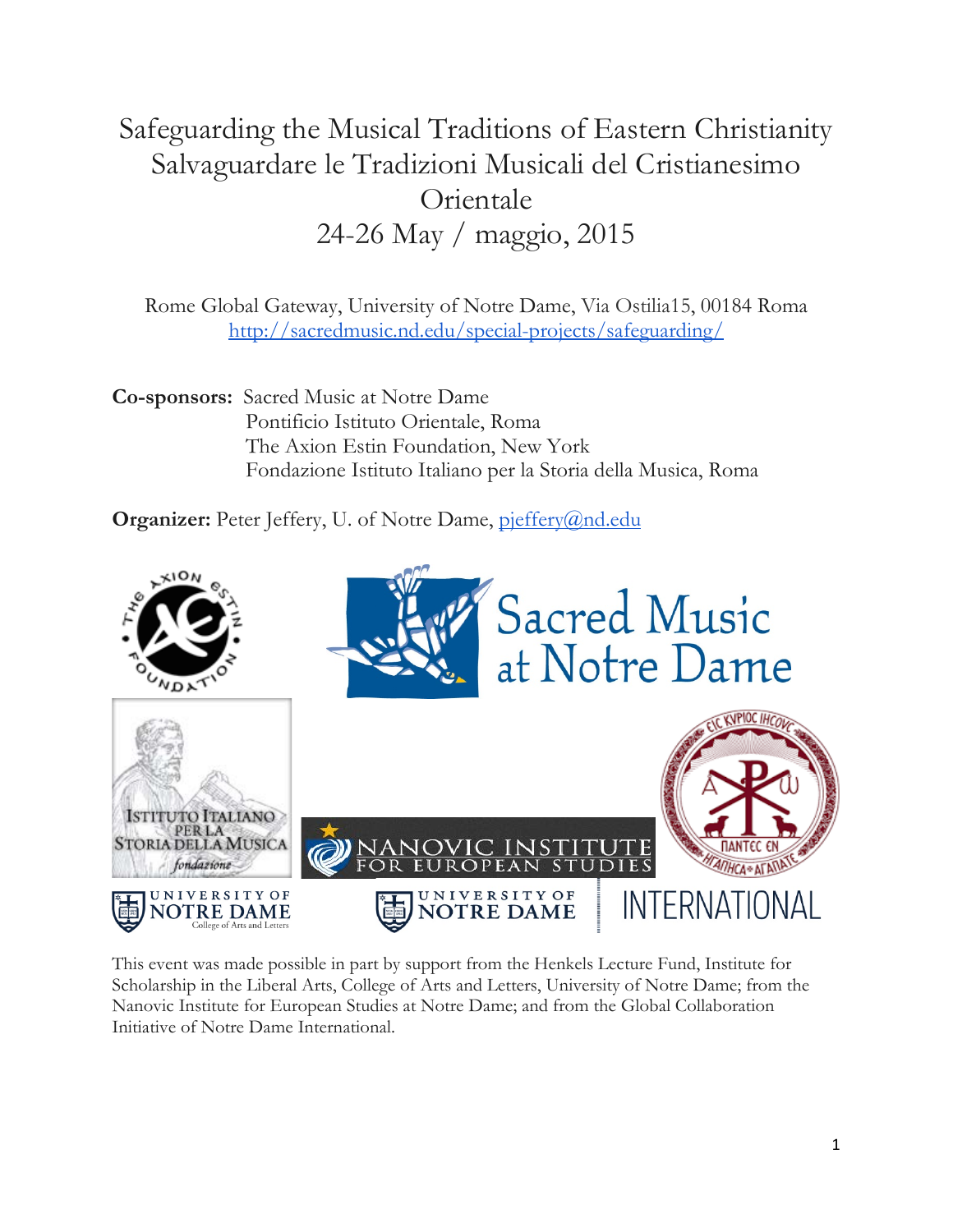#### **Abstract: Safeguarding the Musical Traditions of Eastern Christianity**

 Since 2003, 155 countries have ratified the UNESCO Convention for the Safeguarding of Intangible Cultural Heritage. The Convention recognized oral traditions, languages, performing arts, "rituals and festive events" among the kinds of heritage that need to be "safeguarded," against the "grave threats of deterioration, disappearance and destruction" posed by the processes of globalization, social change, even intolerance. This description of intangible cultural heritage aptly fits the musical traditions of Eastern Christianity, which consist of about 25 ancient communities located in Europe, Africa, and Asia: from Greece stretching through Russia to Armenia, and from Ethiopia to India. Many of these Christians are Orthodox, some are Catholic, a few are Protestant. Their musical traditions have been transmitted for centuries through the techniques and practices of pre-modern pedagogy and training. But such methods are increasingly difficult to maintain today, due to changes in culture and education, political pressures, and widespread emigration away from the traditional homelands.

 According to the 2003 UNESCO Convention: "'Safeguarding' means measures aimed at ensuring the viability of the intangible cultural heritage, including the identification, documentation, research, preservation, protection, promotion, enhancement, transmission, particularly through formal and non-formal education, as well as the revitalization of the various aspects of such heritage." It is also essential "to ensure the widest possible participation of communities, groups and, where appropriate, individuals that create, maintain and transmit such heritage, and to involve them actively in its management." Our conference, to be held in May 24-26, 2015 at the International Global Gateway Rome Center of the University of Notre Dame, will open an international dialogue about how these longstanding traditions can be safeguarded, preserved and passed on to new generations, based on the UNESCO convention, the Kyiv Statement of 2010 on the Protection of Religious Properties within the Framework of the World Heritage Convention, and other international standards.

#### **Salvaguardare le tradizioni musicali del cristianesimo orientale**

 Dall'anno 2003, 155 stati hanno ratificato la Convenzione UNESCO per la salvaguardia del patrimonio culturale immateriale. La Convenzione ha riconosciuto "tradizioni ed espressioni orali, ivi compreso il linguaggio," "le arti dello spettacolo," "gli eventi rituali e festivi" tra i tipi di patrimonio che hanno bisogno di "salvaguardia" contro "gravi pericoli di deterioramento, scomparsa e distruzione" minacciati dai "processi di globalizzazione e di trasformazione sociale," ed il "fenomeno dell'intolleranza." Questa descrizione del patrimonio culturale immateriale si adatta giustamente alle tradizioni musicali del cristianesimo orientale, che consistono in circa 25 antiche comunità presenti in Europa, Africa, ed Asia: dalla Grecia fino alla Russia e l' Armenia, dall' Etiopia fino all'India. Molti cristiani orientali sono ortodossi, alcuni sono cattolici, pochi sono protestanti. Le loro tradizioni musicali sono state trasmesse per secoli attraverso le tecniche e le pratiche pedagogiche e la formazione orale. Ma tali metodi sono sempre più difficili da preservare oggi, a causa dei cambiamenti nella cultura e nell'istruzione, le pressioni politiche e la diffusa emigrazione verso paesi lontani dalla patria di origine.

 Secondo la Convenzione dell'UNESCO del 2003: "Per 'salvaguardia' s'intendono le misure volte a garantire la vitalità del patrimonio culturale immateriale, ivi compresa l'identificazione, la documentazione, la ricerca, la preservazione, la protezione, la promozione, la valorizzazione, la trasmissione, in particolare attraverso un'educazione formale e informale, come pure il ravvivamento dei vari aspetti di tale patrimonio culturale." È anche essenziale "per garantire la più ampia partecipazione di comunità, gruppi e, ove appropriato, individui che creano, mantengono e trasmettono tale patrimonio culturale, al fine di coinvolgerli attivamente nella sua gestione." La nostra conferenza, che si terrà a 24-26 giugno 2015 nel Centro Romano dell'Università di Notre Dame, darà avvio ad un dialogo internazionale su come queste antiche tradizioni possono essere salvaguardate, conservate e tramandate alle nuove generazioni, in base alla convenzione UNESCO, la Dichiarazione Kiev del 2010 sulla protezione delle proprietà religiose nel quadro della Convenzione del Patrimonio Mondiale, e le altre norme internazionali.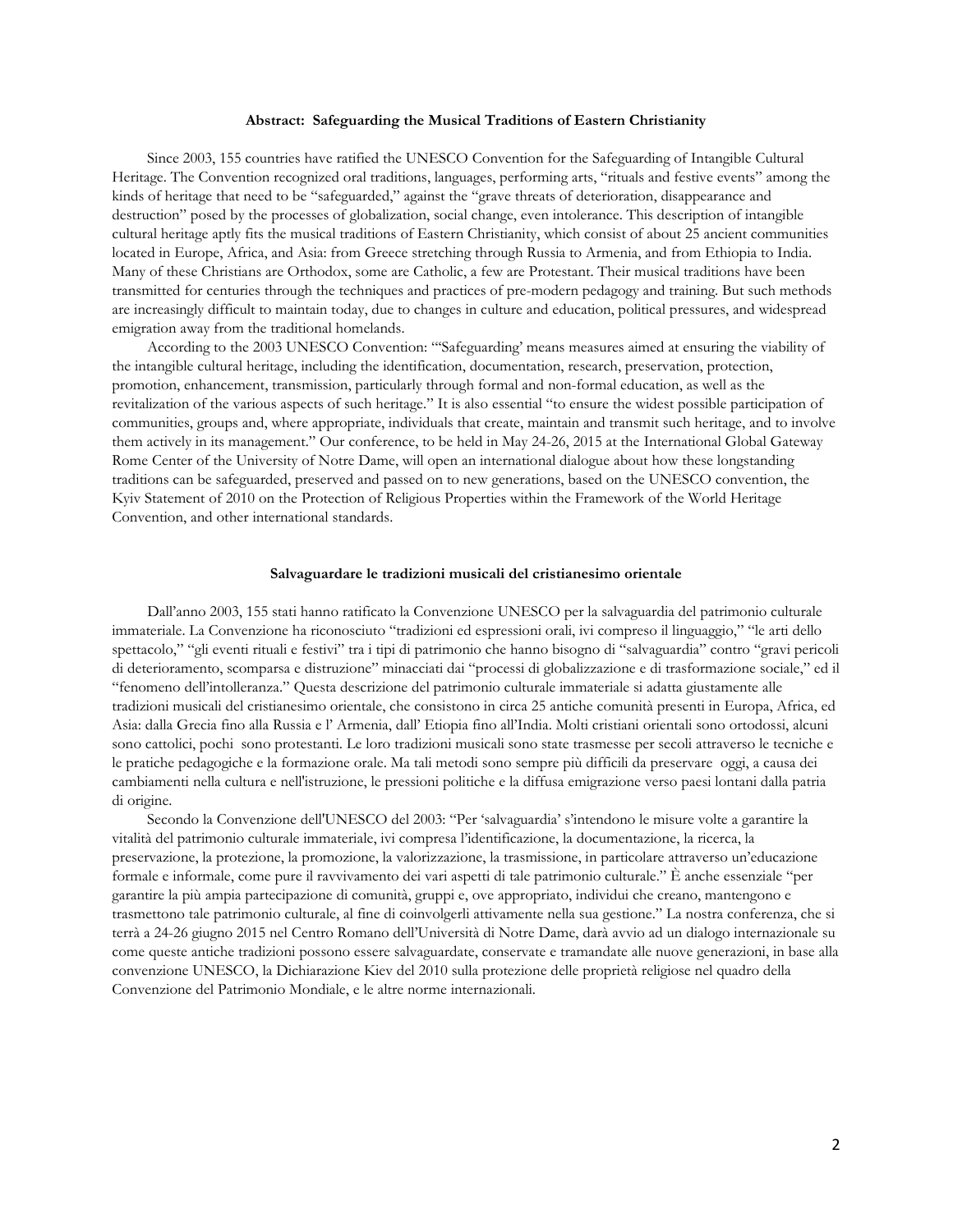# **Sunday 24 May, 4-6 PM**

OPENING RECEPTION WITH SNACKS

Performance of Syriac chants from the liturgy of the Syro-Malabar Church: The Nazrani Choir

Margot Fassler (University of Notre Dame, USA), Film: "Where the Hudson meets the Nile: Teaching Coptic chant in Jersey City, USA"

## **Monday, 25 May**

9:00-10:30, OPENING SESSION, WELCOMES BY DIGNITARIES

9:00-9:15 S.E.R. Mons. Carlos Alberto de Pinho Moreira Azevedo, Titular Bishop of Belali, Delegato del Pontificio Consiglio della Cultura, Sezione per il Settore dei Beni Culturali e della Musica

9:15-9:30 Rev. Monsignor Vincenzo De Gregorio, Preside del Pontificio Istituto di Musica Sacra

9:30-9:45 Rev. Samir Khalil Samir, SJ, Pro-Rettore del Pontificio Istituto Orientale

9:45-10:00 Rev. P. D. Jordi-Agustí Piqué I Collado, OSB, Preside del Pontificio Istituto Liturgico

10:00-10:15 Ms Aparna Tandon, Project Specialist, Sound and Image Collections Conservation, International Centre for the Study of the Preservation and Restoration of Cultural Property

10:15-10:30 Prof. Theodore J. Cachey Jr., Albert J. and Helen M. Ravarino Family Director of Dante and Italian Studies at the University of Notre Dame, and Academic Director of the Notre Dame Rome Global Gateway

10:30-11:00 COFFEE BREAK

11:00-11:30 SESSION 1: INTRODUCING THE THEME OF THE CONGRESS

11:00-11:30 Bert Groen (Karl-Franzens-Universität Graz, Österreich), "The UNESCO Chairs of Intercultural and Interreligious Dialogue and the Preservation of Religious Popular Culture (including Sacred Music)"

11:30-12:00 Peter Jeffery (University of Notre Dame, USA), "Safeguarding the Musical Traditions of Eastern Christianity"

12:00-2:00 LUNCH

2:00-3:00 SESSION 2: BYZANTINE-RITE TRADITIONS

2:00-2:30 Daniel Galadza (Universität Wien, Österreich), "Safeguarding Orthodox Musical Traditions in Ukraine: The Example of the Kyiv Caves Lavra and the Lviv Brotherhood"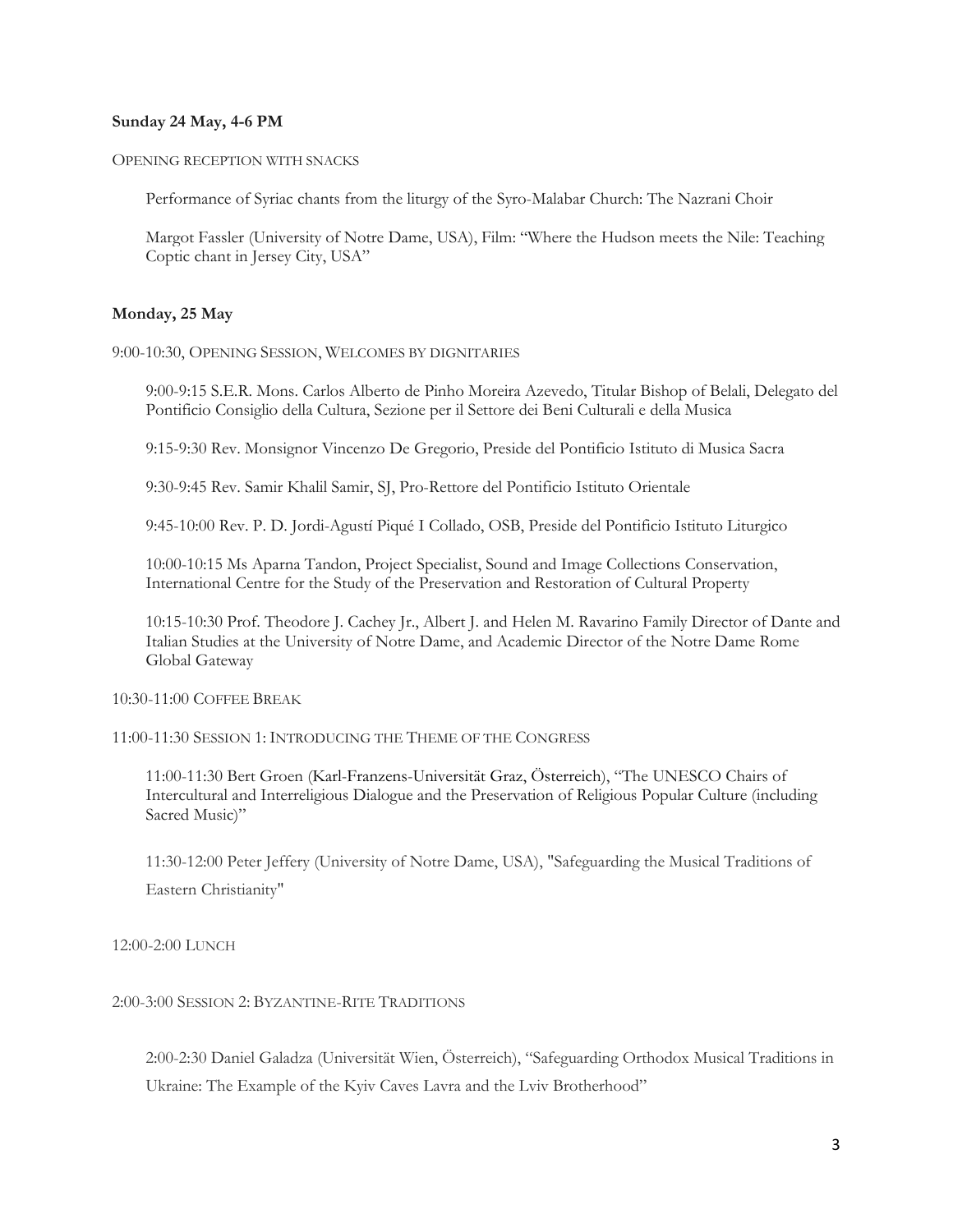2:30-3:00 Giuseppe Sanfratello (Københavns Universitet, Danmark), "The Liturgical Chant Tradition of the Sicilian-Albanian Community: Techniques of Oral Transmission and Written Safeguard"

3:00-3:30 John A. Graham (Princeton University, USA), "Preserving Georgian Orthodox Chant: Practicalities and Challenges"

3:30-4:00 Peter Dufka (Pontificio Istituto Orientale, Roma), "The traditional Christian Music of Eastern Slovakia"

4:00 BREAK

4:15-5:45 WORKSHOP ON BYZANTINE CHANT, with Axion Estin Foundation's Soloists

7:30 CONCERT AT SANTA MARIA IN COSMEDIN, PIAZZA DELLA BOCCA DELLA VERITÀ, 18, 00186 ROMA 7:30-8:00 Mgaloblebi Choir (Georgian Orthodox Church) 8:00-8:30 Coro dei Papadhes di Piana degli Albanesi, Sicily (Albanian Greek Catholic Church) 8:30-9:00 Axion Estin Foundation's soloists (Greek Orthodox Church)

# **Tuesday 26 May**

9-10:30 SESSION 3: SYRIAN TRADITIONS

9:00 Tala Jarjour (University of Notre Dame, USA), "Knowledge, Transmission, and Archiving in Syriac Chant"

9:30 Jason Hamacher (Lost Origin Productions, USA), "From Club to Cathedral: How a Punk Drummer Discovered and Recorded Ancient Syrian Chant"

10:00 Toufic Maatouk (Pontificio Istituto di Musica Sacra, Rome/ Antonine University-Lebanon), "An Outline of a Modal Grammar of the Syrian Hymns of the Maronite Office for Holy Week"

10:30-11 COFFEE BREAK

## 11:00 SESSION 4: DIASPORAS